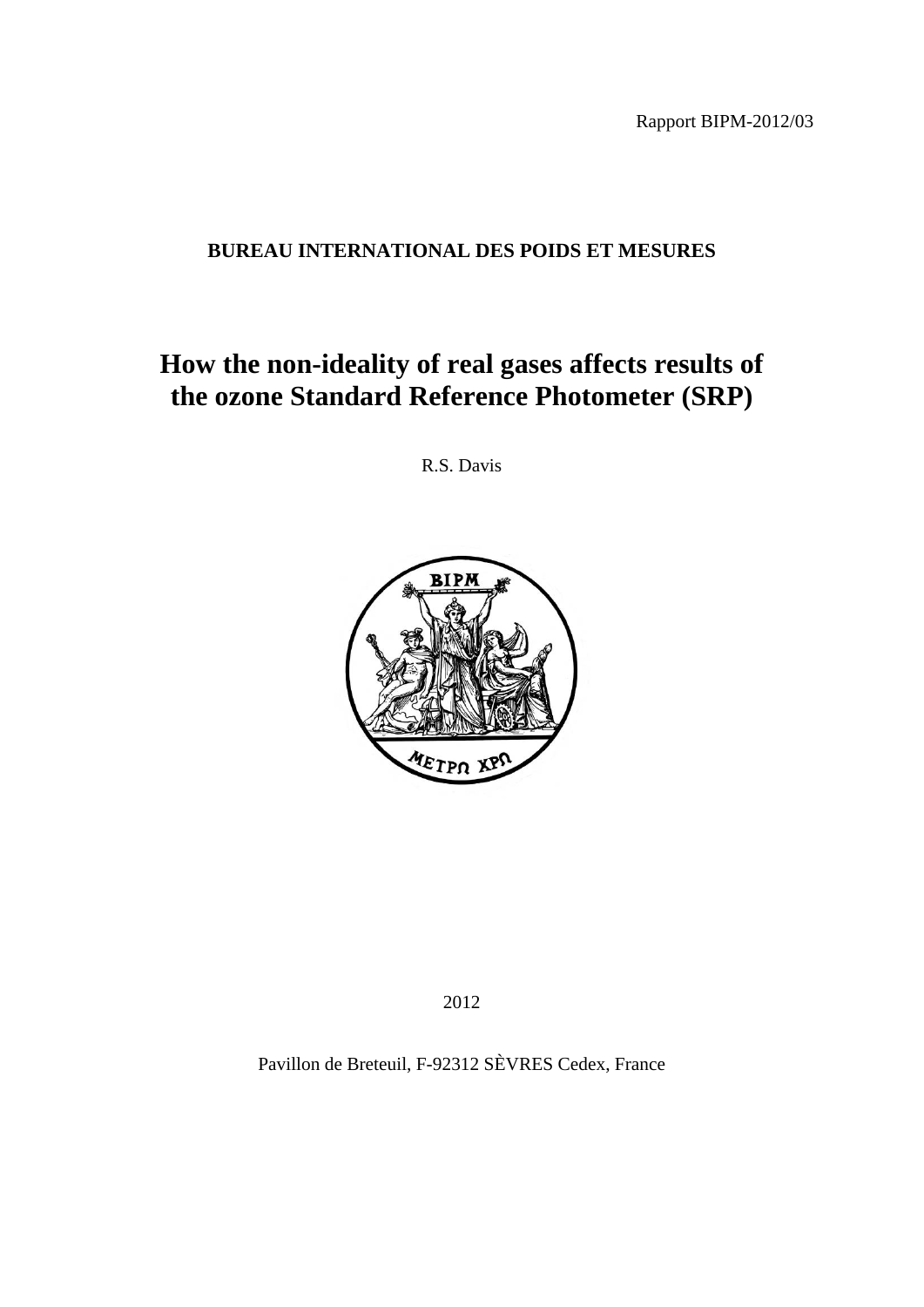# **How the non-ideality of real gases affects results of the ozone Standard Reference Photometer (SRP)**

## R. S. Davis\*

BIPM Emeritus Principal Research Physicist and Consultant

#### **Abstract**

The equations that describe the operation of the ozone Standard Reference Photometer (SRP) assume that dry air mixed with trace amounts of ozone is an ideal gas. The following report examines this assumption in considerable detail and concludes that it is indeed justified within typical operating conditions of the SRP. This report also answers the related question of whether there is a difference between ozone mole fractions, typically reported as nmol/mol, and the corresponding volume fractions, typically reported as ppbv.

#### **1. Introduction**

*1.1 How non-ideality of atmospheric gases enters the SRP equations* 

The number of ozone molecules/unit volume (number concentration),  $C_{oz}$ , is measured by a Standard Reference Photometer (SRP) with results interpreted in terms of the Beers-Lambert (B-L) law:

$$
C_{\text{oz}} = f\left(\sigma L_{\text{opt}}, \tau\right) \tag{1}
$$

where *f* is the B-L relation, which is a function of  $\sigma L_{opt}$  and  $\tau$ . Here  $\sigma$  is the ozone crosssection (SI coherent unit: m<sup>2</sup>),  $L_{opt}$  is the optical length (SI coherent unit: m) and  $\tau$  is the transmittance (dimensionless), all as appropriate to the photometer. The value of  $C_{\alpha z}$ determined from (1) is for the sampled air at pressure  $P$  and temperature  $T$ . The result of (1) is then corrected to air at standard conditions of pressure and temperature  $(P_{std}, T_{std})$  by multiplying both sides of the equation by  $C'_{\text{oZ}}/C_{\text{oZ}}$ , where  $C'_{\text{oZ}}$  is the number concentration  $C_{\text{oZ}}$ normalized to the standard conditions. The required correction factor is obtained from the equation of state of the sampled air,  $P = CZkT$ , where *Z* is the compressibility factor (or compression factor) of the mixture at *T* and *P* and *k* is the Boltzmann constant. Thus

$$
\frac{C'_{oz}}{C_{oz}} = \frac{P_{\text{std}}}{P} \frac{T}{T_{\text{std}}} \frac{Z}{Z'}
$$
 (2)

We introduce the compressibility factor *Z'* of the air/ozone mixture at standard conditions, and the factor *Z* at the experimental conditions, although the approximation  $Z = Z' = 1$  is taken to be exact for the SRP.

From the definition of the mole, the number of moles per unit volume (or amount concentration) of ozone at standard conditions, *c'*oz is

\_\_\_\_\_\_\_\_\_\_\_\_\_\_\_\_\_\_\_\_\_\_\_\_\_\_\_\_\_\_\_\_\_\_ \*mailto:rdavis@bipm.org, Tel: +33 1 45 07 70 11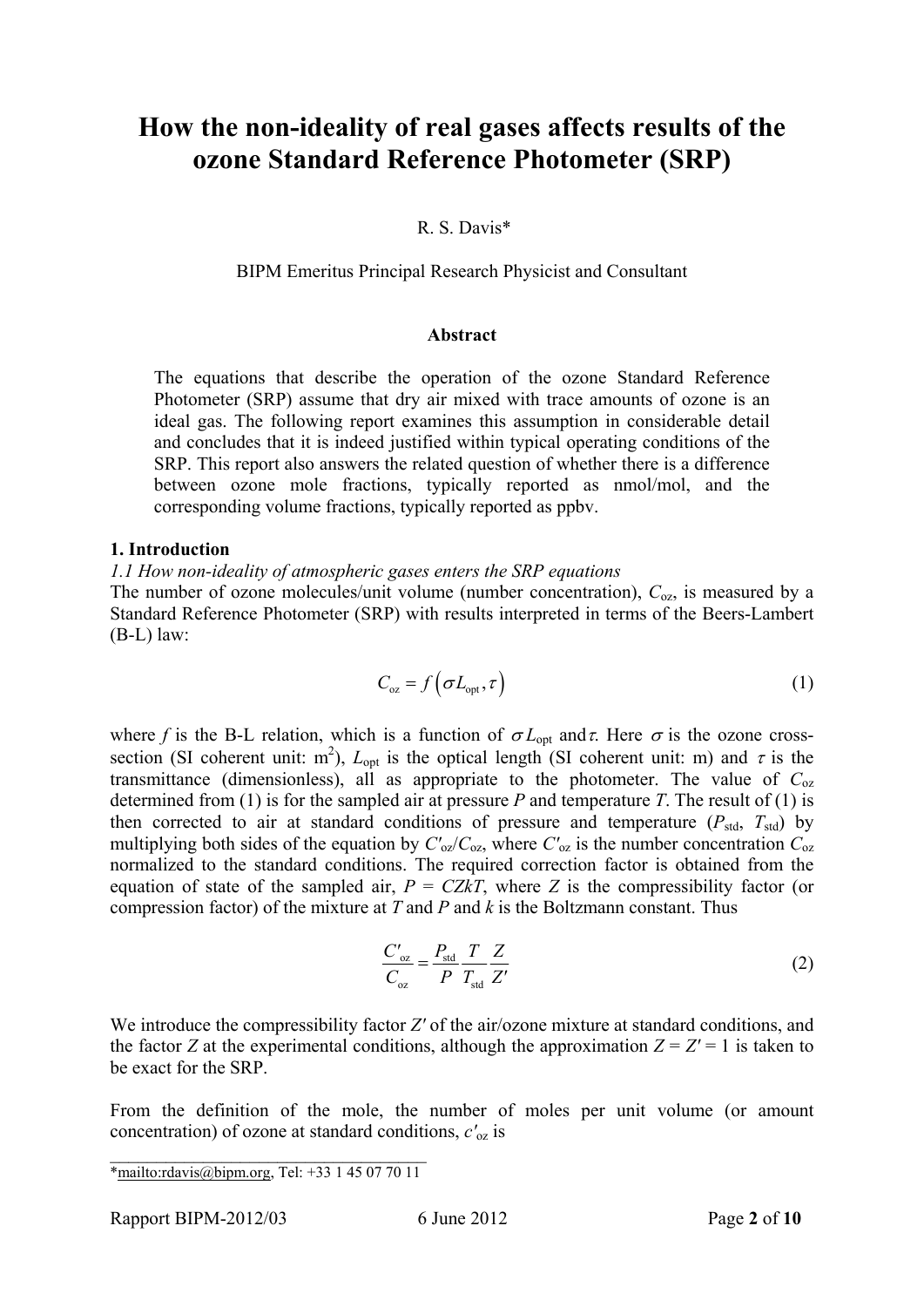$$
c'_{oz} = \frac{C'_{oz}}{N_A},\tag{3}
$$

where  $N_A$  is the Avogadro constant.

$$
c'_{\text{oz}} = \frac{1}{N_{\text{A}}} \frac{C'_{\text{oz}}}{C_{\text{oz}}} f \tag{4}
$$

We now need to find  $x_{\text{o}z}$ , the mole fraction of ozone in the sampled gas (dry air + ozone) at standard conditions. This is given by

$$
x_{oz} = \frac{c'_{oz}}{c'_{air} + c'_{oz}}
$$
 (5)

Mole fraction is a dimensionless quantity (*i.e*. its unit is equal to 1), but its value is commonly expressed as a fraction of the unit ratio mol/mol to reduce ambiguity.

The SRP measurement range is  $(0 - 1000)$  nmol/mol. For  $x_{oz}$  < 1000 nmol/mol (<10<sup>-6</sup>) and a requirement to measure  $x_{oz}$  to a relative uncertainty no greater than 0.01%, the following approximation should be completely adequate:

$$
x_{oz} = \frac{c'_{oz}}{c'_{air}}
$$

but in the spirit of this report, we will not make this approximation just yet.

Thus we need the value of  $c'_{air} + c'_{oz}$ , the amount concentration (mol m<sup>-3</sup>) of the sampled gas at standard conditions. We obtain this from the gas laws:

$$
c'_{\text{air}} + c'_{\text{oz}} = \frac{P_{\text{std}}}{Z'RT_{\text{std}}}
$$
 (7)

where  $R$  is the universal gas constant. Combining equations (1)-(7) we finally arrive at:

$$
x_{oz} = \frac{1}{N_A} \frac{C'_{oz}}{C_{oz}} \frac{Z'RT_{std}}{P_{std}} f
$$
 (8)

which is the same as Eq. (3) of [1] except for the inclusion of the compressibility factor *Z* of the sampled gas. In other words, using the above equations, it can readily be shown that (8) reduces to

$$
x_{oz} = Z \frac{R}{N_A} \frac{T}{P} f = Z \frac{kT}{P} f \tag{9}
$$

For ideal gases  $Z = 1$  and this approximation is made for the SRP.

Rapport BIPM-2012/03 6 June 2012 Page **3** of **10**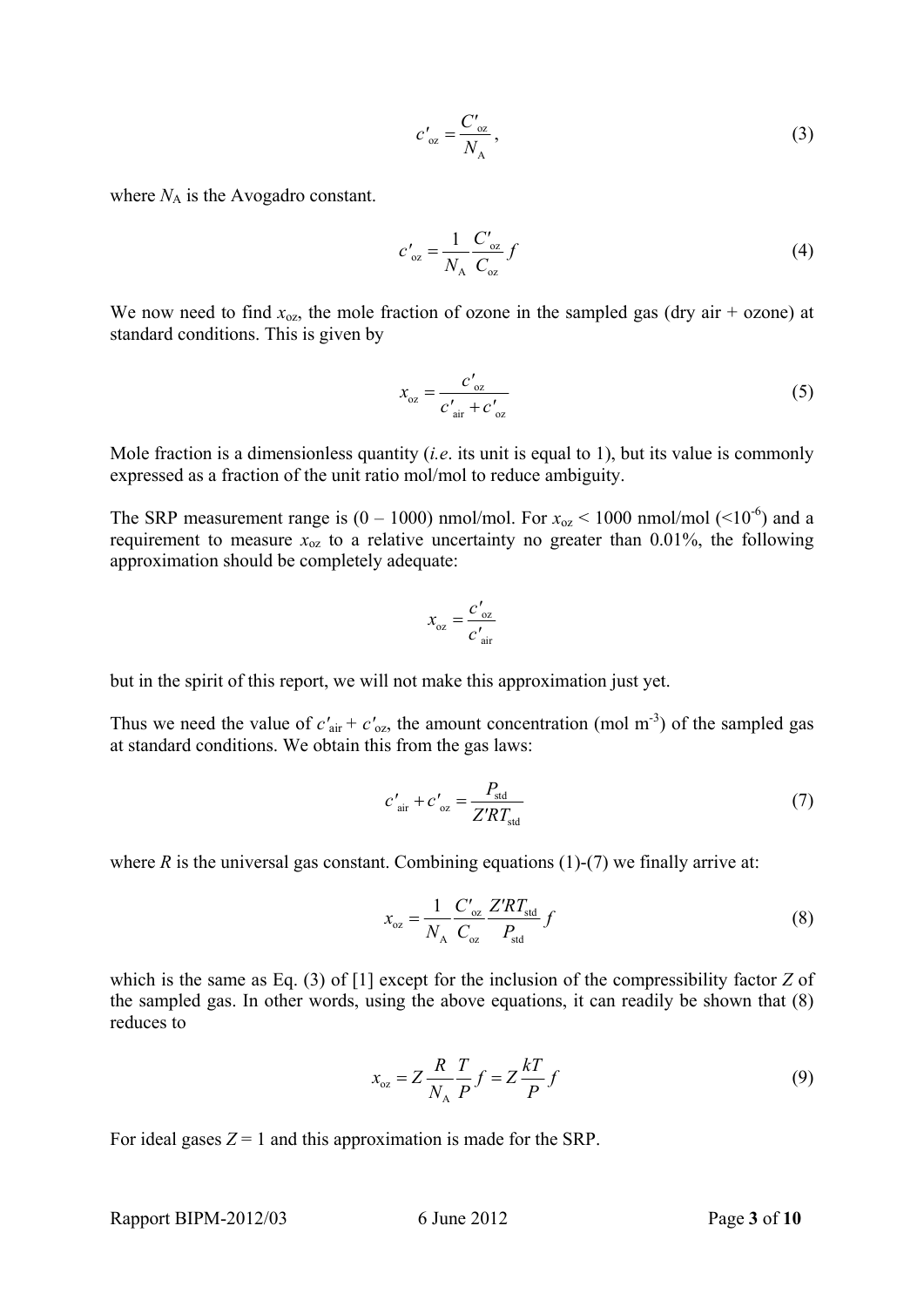Note that (9) is independent of  $P_{std}$  and  $T_{std}$  which demonstrates that we could have progressed from (1) to (9) without all the intermediate steps involving corrections to standard conditions. The mole fraction  $x_{\text{oz}}$  is independent of changes to the temperature or pressure of a given gas sample. Correction to standard conditions is useful if we are interested in comparing dimensioned concentrations, such as *C*oz and *c*oz, which depend on the pressure and temperature of the sampled gas.

A word should be said about the value of  $\sigma$  which appears in (9). The value chosen is essentially that reported in 1961 by Hearn, but with a standard relative uncertainty of 1.06%  $(k = 1)$  as recalculated in [1]. The authors of [1] point out that the Hearn value is used conventionally by the air-quality monitoring community and it would be unreasonable to propose a change in this practice. Indeed, it is shown in [1] that the Hearn value is quite consistent with a suite of 11 other independent determinations of  $\sigma$  made using a variety of different methods. However, in the context of this report we point out that determinations of  $\sigma$ have treated oxygen/ozone mixtures as an ideal gas. The assumption of ideality does not figure in the modern re-analysis of Hearn's data [1], an indication that non-ideality contributes negligibly to the combined uncertainty.

# *1.2 The difference between mole fraction in nmol/mol and the volume fraction in ppbv for results obtained with the SRP*

The mole fraction of ozone in dry air is often equated to a quantity known as the "volume" fraction" or "volume mixing ratio" which, like mole fraction, is dimensionless. Volume ratio has traditionally been expressed in ppbv.<sup>1</sup> As can be inferred from [2], for the mole fraction in nmol/mol and the volume fraction in ppbv will be identical for SRP measurements it is sufficient that the use of the ideal gas approximation be valid to the required accuracy. Another way of saying this is that the volume fraction takes no account of compressibility factors involved in the measurement, assuming that these factors can be taken to be exactly 1 without significant effect on the end results. By contrast, the mole fraction takes account of the compressibility factors. $^{2}$ 

Although often taken to be identical, the mole fraction determined from (9) is conceptually different from the volume fraction. However, it will be shown quantitatively in the following that *Z* in (9) is closely approximated by 1. Based on our calculations and the compressibility factors shown below in Table 1, at typical laboratory conditions the mole fraction  $x_{0z}$ (expressed in nmol/mol), is only 0.04% smaller than the corresponding volume fraction (expressed in ppbv). At present, therefore, the distinction between mole fraction and volume fraction is without any practical difference for SRP measurements.

The general conclusions of Schwartz and Warneck dating from 1995 [2], still apply to the SRP:

"Because air at atmospheric pressure is essentially an ideal gas, the volume fraction is essentially equal to the mole fraction, and for all practical purposes the two quantities can be used interchangeably and without distinction. Mole fraction is preferable, however, because it does not require an implicit assumption of ideality of the gases…"

<u>.</u>

<sup>&</sup>lt;sup>1</sup> ppbv stands for parts per billion by volume. Use of the symbol ppbv is discouraged by IUPAC [2] but nevertheless remains widespread.

 $2^2$  The effect of non-ideality in determinations of the conventional value of ozone cross-section, which appears as a parameter in *f* has not been considered (see last paragraph of section 1.1).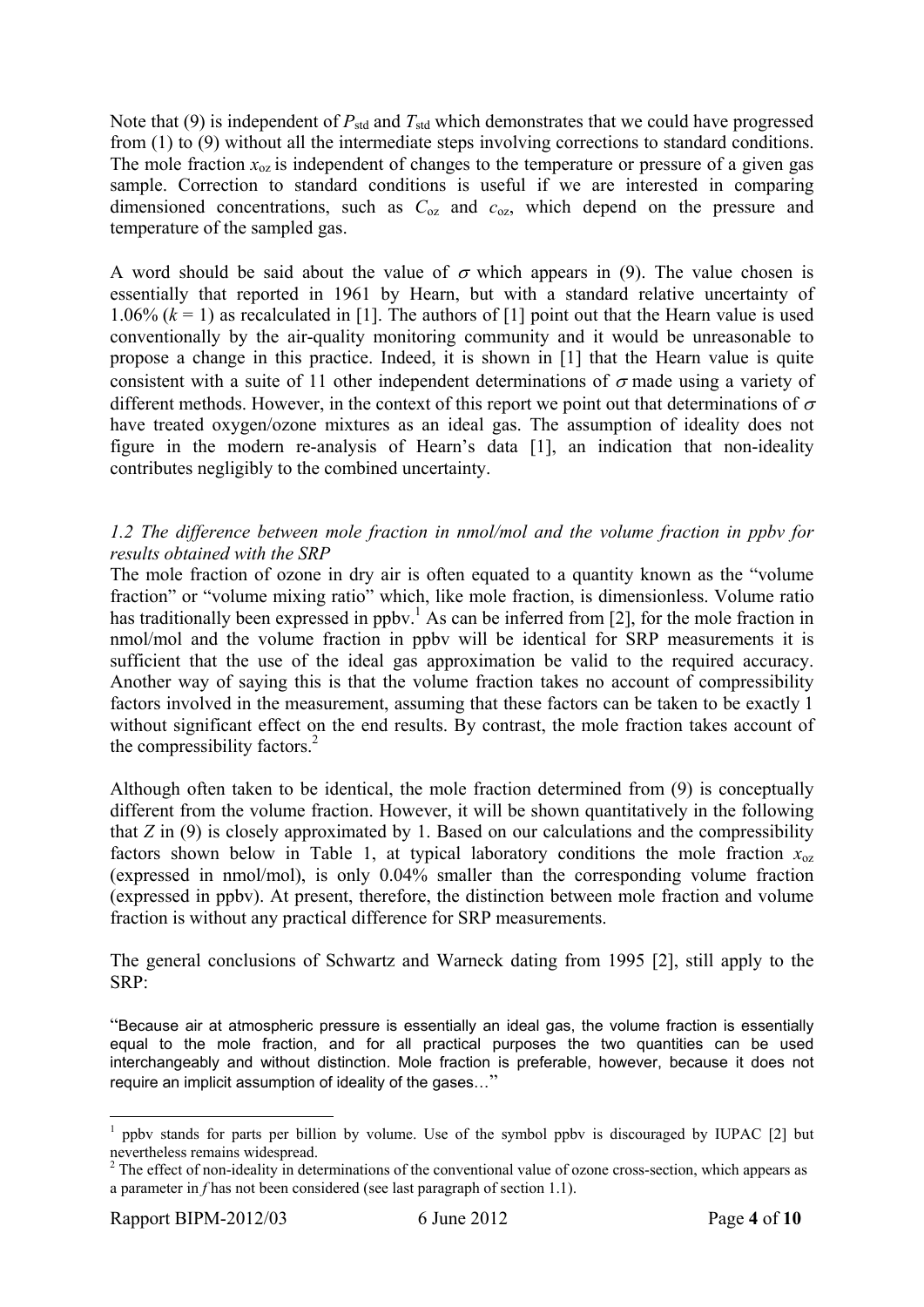Nevertheless, it may be useful to see at what conditions one might expect gas non-ideality to be a problem should accuracy requirements increase. This estimate is carried out in the next section.

## **2. Secondary questions**

*2.1 Under what conditions must we abandon the approximation Z = 1 in (9), even if we can assume that the ozone concentration is so small that Z is essentially the value for dry air alone?* 

In this case, we can easily calculate *Z* from the second and third virial coefficients of dry air at the conditions of measurement as published by Hyland and Wexler [3]. Recall that the virial expansion is usually written as

$$
\frac{PV_{\rm m}}{RT} = Z = 1 + B(T)V_{\rm m}^{-1} + C(T)V_{\rm m}^{-2} + \cdots
$$

where  $B(T)$  and  $C(T)$  are the second and third virial coefficients respectively, and  $V_m$  is the molar volume of the gas. If we truncate the expansion after the third virial coefficient, the expansion rewritten in powers of pressure becomes:

$$
\frac{PV_{\rm m}}{RT} = Z = 1 + \frac{B(T)}{RT}P + \frac{C(T) - B(T)^2}{(RT)^2}P^2.
$$

In fact, terms in  $V_m^2$  or  $P^2$  can be safely neglected in the following discussion. Note that the second virial coefficient *B* has the SI coherent unit  $m^3$ /mol. Hyland and Wexler fitted *B* by a third-order polynomial expanded in powers of 1/*T* in order to describe the experimental data available to them. The compressibility of air is then well approximated by

$$
Z_{\text{air}} = 1 + \frac{B_{\text{air}}(T)}{RT}P\tag{10}
$$

over normal laboratory conditions and, indeed, over conditions of temperature and pressure encountered on the Earth's surface. Values of  $Z_{\text{air}}$  for dry air over a range of temperatures and pressures are summarized in Table 1. In generating the table we have used both the second and third virial coefficients of [3] although we observe that simply using (10) does not change any of the compressibility factors shown in the table.

*2.2 Does Z for mixtures of ozone and dry air, where xoz < 10-6, differ from Z for dry air alone?*  Before answering this question, it will be instructive first to estimate  $Z_{oz}$  for pure ozone. We will then estimate  $Z_{mix}$  for the mixture of trace amounts of ozone in dry air under experimental conditions. We add the subscript "mix" to *Z* in this section whenever needed for clarity; the subscript "mix" refers to a mixture of ozone in dry air.

### Pure ozone

Experimental data for ozone are relatively scarce. Therefore compressibility data in the literature are based on the critical values  $(T_c, P_c)$  of ozone, which are then incorporated into an empirical equation based on the principle of corresponding states. In its simplest formulation, the principle holds that all gases at the same the reduced temperature  $T_r = T/T_c$  and reduced

Rapport BIPM-2012/03 6 June 2012 Page **5** of **10**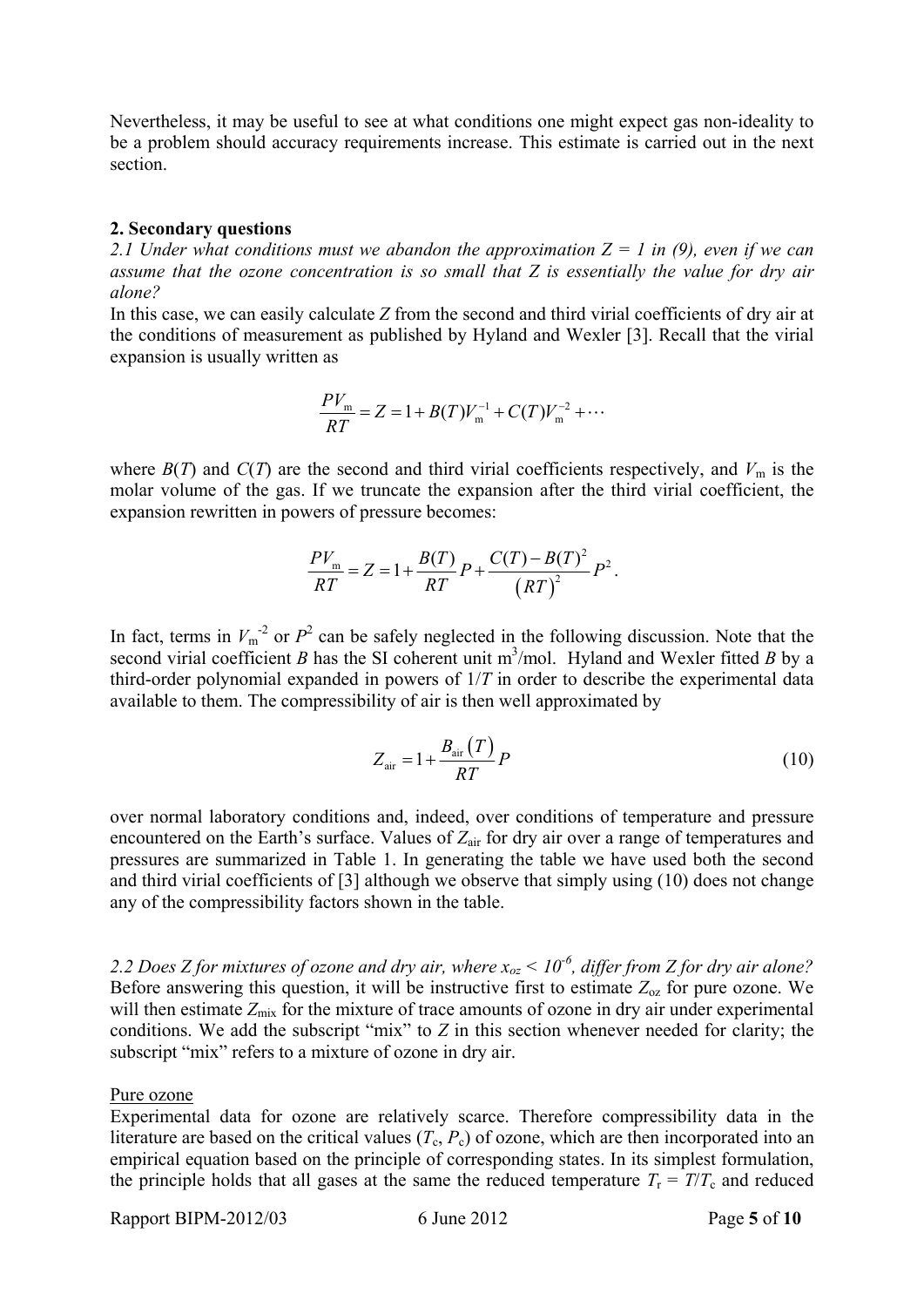|                   | P / kPa |        |        |        |        |
|-------------------|---------|--------|--------|--------|--------|
| $t / {}^{\circ}C$ | 120     | 110    | 100    | 90     | 80     |
| 50                | 0.9999  | 0.9999 | 0.9999 | 0.9999 | 0.9999 |
| 40                | 0.9998  | 0.9998 | 0.9998 | 0.9998 | 0.9999 |
| 30                | 0.9997  | 0.9997 | 0.9997 | 0.9998 | 0.9998 |
| 20                | 0.9996  | 0.9996 | 0.9996 | 0.9997 | 0.9997 |
| 10                | 0.9995  | 0.9995 | 0.9995 | 0.9996 | 0.9996 |
| 0                 | 0.9993  | 0.9994 | 0.9994 | 0.9995 | 0.9995 |
| $-10$             | 0.9991  | 0.9992 | 0.9993 | 0.9994 | 0.9994 |
| $-20$             | 0.9989  | 0.9990 | 0.9991 | 0.9992 | 0.9993 |
| $-30$             | 0.9987  | 0.9988 | 0.9989 | 0.9990 | 0.9991 |
| $-40$             | 0.9985  | 0.9986 | 0.9987 | 0.9988 | 0.9990 |
| $-50$             | 0.9981  | 0.9983 | 0.9984 | 0.9986 | 0.9988 |

pressure  $P_r = P/P_c$  have the same compressibility factor. In the absence of experimental determinations or *ab initio* calculations of the second virial coefficient for ozone,  $B_{oz}$ , we infer

Table 1. Values of *Z*air for dry air over a range of temperature and pressure, from Hyland and Wexler [3].

this datum from the reduced temperature and pressure using the empirical formulas for corresponding states proposed by Tsonopoulos [4]:

$$
\frac{BP_c}{RT_c} = F_0(T_r) + \omega F_1(T_r)
$$
\n(11)

where  $F_0$  and  $F_1$  are universal functions that depends only on reduced temperature. The parameter  $\omega$  is the acentric factor introduced by Pritzer and Curl [5] to account for the effects of the non-sphericity of molecules such as water (and ozone).

We have taken  $T_c$  and  $P_c$  for ozone from the tabulated values of *Kaye and Laby* [6]. These are essentially the same as the experimental values determined by Jenkins and Birdsall [7]. Reference [7] also contains sufficient empirical information to estimate the acentric factor of ozone to be approximately 0.2, in agreement with handbook values  $[8]^3$ . At standard conditions, the acentric factor does not significantly alter the value of *B* for ozone that would be calculated from  $F_0$  alone.

It should also be mentioned that [4] introduces a term  $F_2$  to be added to the right-hand side of (11) in order to account for the finite electric dipole moment of molecules such as water (and ozone). It is suggested that the correction depends in part on a dimensionless parameter called the reduced electric dipole moment [4]. Based on the work of Mack and Muenter [9], this parameter is approximately 22.5 for ozone (173 for water [4]). Tsonopoulos observes that the analytic form of the added term depends on the chemical family of the gas (e.g. different terms are proposed for ethers, ketones, water etc. to account for their finite dipole moments) [4]. No specific information is given for ozone but insertion of its reduced dipole moment into

<sup>&</sup>lt;sup>3</sup> By contrast, the acentric factor for water is listed in [4] as 0.344.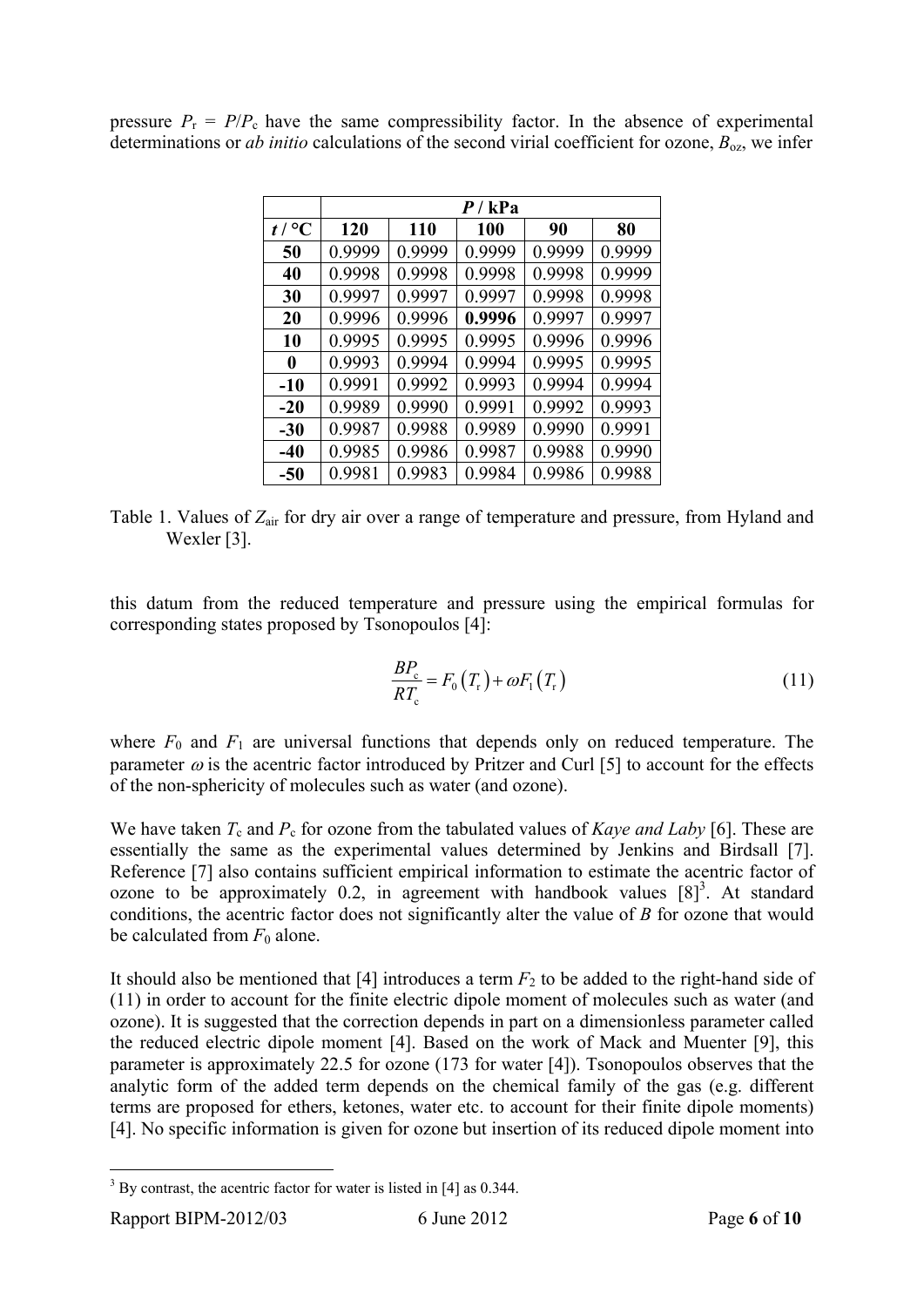the proposed empirical functions for other chemical families would leave the calculated compressibility unchanged at any of the experimental pressures and temperatures of interest to us.

Finally, then, we use (11) to determine the second virial coefficient for ozone based on the following input data:

$$
T_{c_0z} = 261.1 \text{ K} [6]
$$

$$
P_{c_0z} = 5.57 \text{ MPa} [6]
$$

$$
\omega_{oz} = 0.2 [7,8]
$$

from which the compressibility factor of ozone is then estimated to be

$$
Z = 1 + \frac{P_{\rm r}}{T_{\rm r}} \left( F_{\rm 0} + \omega F_{\rm 1} \right) \tag{12}
$$

where all parameters are appropriate to pure ozone.

We find that the term in  $\omega$  which corrects for acentricity makes only a small contribution at normal laboratory conditions of pressure and temperature. We do not have sufficient information to add a term to account for the electric dipole-moment of ozone, but we suspect that this term is also small for the *P-T* range of Table 1. For pure ozone at temperature 20 °C and pressure 101.325 kPa, we estimate that  $Z_{oz} = 0.9957$  whether or not the acentric term is included. At the extreme conditions of low temperature and high pressure given in Table 1, the compressibility of ozone is calculated to be about 0.985, where the acentric term has been included. These calculations may be compared with those presented in [10] using an earlier equation of corresponding states which estimates the second through the fourth virial coefficients but does not consider acentricity or dipole terms. Figure 1 of [10] shows the authors' estimate of the compressibility factor for pure ozone as a function of temperature and pressure. The graph also includes the ozone saturation curve and the critical point.

# Mixtures of ozone in dry air

We do not expect that mixtures of trace amounts of ozone in dry air will significantly affect the compressibility factor of the pure air. However, we wish to justify this assertion quantitatively. A simple approach will be sufficient for our purpose. Reid and Leland [11] examine under what circumstances elaborate rules that have been proposed in the literature for determining the equation-of-state for gas mixtures reduce to "Kay's rule", which is indeed very simple, for obtaining pseudo-critical values for the mixture. They conclude that "all mixing equations reduce to Kay's rule in certain limiting cases." A mixture of ozone in air is one of those limiting cases, based on guidance given in this reference.

Kay's rule asserts that the critical temperature and pressure of a gas mixture can be found by weighting the critical values of each component by its mole fraction in the mixture. For a two-component system involving gases **a** and **b**, with **b** having mole fraction  $x<sub>b</sub>$ , the rule becomes:

$$
T_{c\_mix} = (1 - x_b)T_{ca} + x_b T_{cb}
$$
 (13)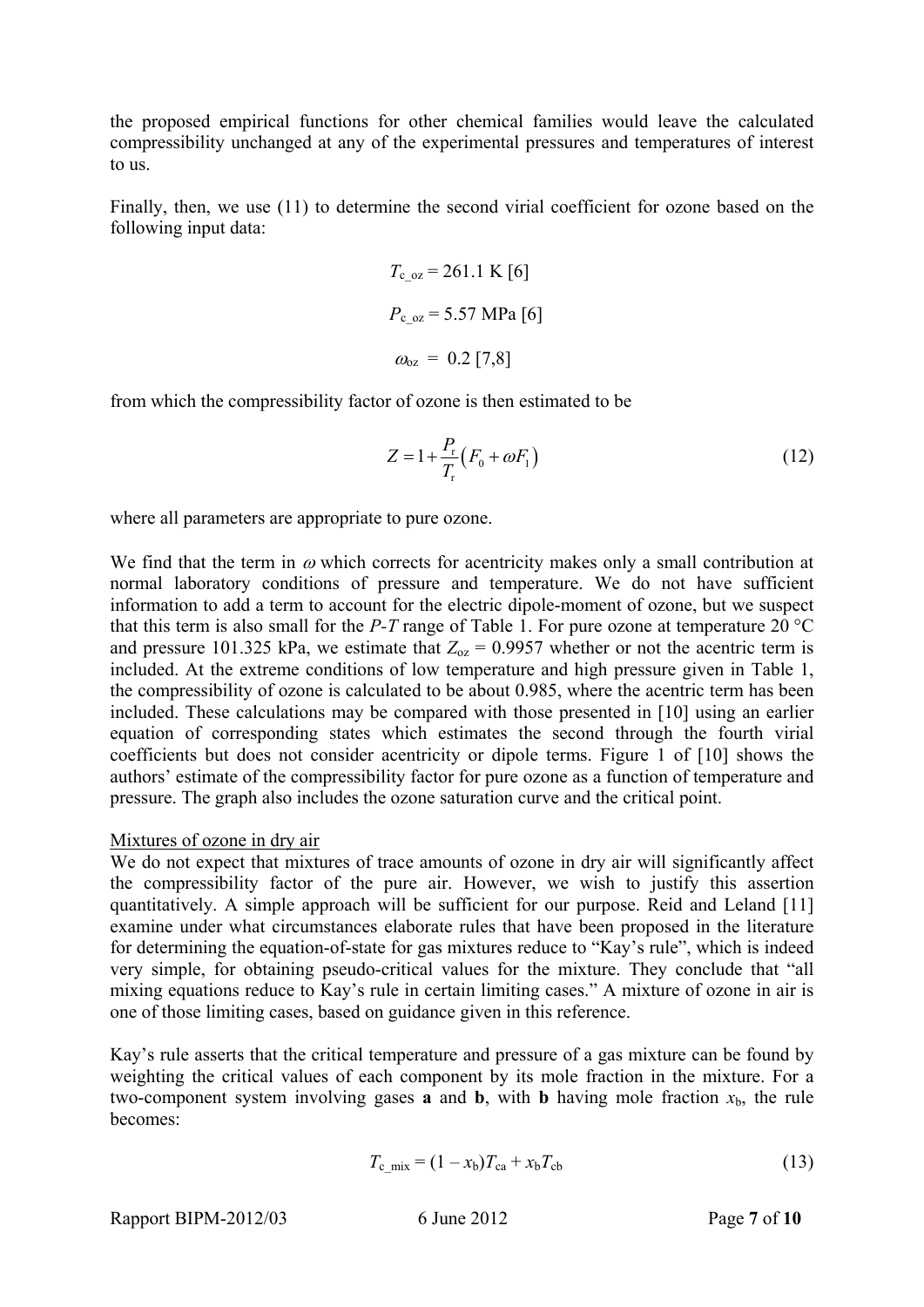and

$$
P_{c\_mix} = (1 - x_b)P_{ca} + x_b P_{cb} \tag{14}
$$

(A similar rule applies to the acentricity factors of the two components but, for the purposes of this rough calculation we ignore acentricity.)

The pseudo-critical values for the mixture can then be used in a formula for corresponding states. Thus we will use  $(15)$  to obtain the compressibility factors for the mixtures<sup>4</sup>:

$$
Z_{\text{mix}} = 1 + \frac{P_{r_{\text{mix}}}}{T_{r_{\text{mix}}}} F_0 \left( T_{r_{\text{mix}}} \right) \quad . \tag{15}
$$

To proceed with this calculation we treat dry air as the species **a** and ozone as species **b**. Critical values for dry air are taken from Lemmon *et al.*  $[12]$ <sup>5</sup>:

$$
T_{\text{c\_air}} = 132.53 \text{ K}
$$

$$
P_{\text{c\_air}} = 3.786 \text{ MPa}
$$

It can be shown that, when inserted into (12) these critical values faithfully reproduce the compressibility factors of Table 1, occasionally with a change of 1 in the last digit. The critical constants for pure ozone [6] have already been noted above.

It follows from Kay's rule that

$$
T_{\rm c\_mix} = (1 - x_{\rm oz}) T_{\rm c\_air} + x_{\rm oz} T_{\rm c\_oz} \cong T_{\rm c\_air} (1 + 2.0 x_{\rm oz}) \tag{16}
$$

$$
P_{\rm c\_mix} = (1 - x_{\rm oz}) P_{\rm c\_air} + x_{\rm oz} P_{\rm c\_oz} \cong P_{\rm c\_air} (1 + 1.5 x_{\rm oz}) \tag{17}
$$

where the final approximations are :  $x_{oz} \ll 1$ ,  $T_c$   $_{oz}/T_c$  air  $\approx 2.0$  and  $P_c$   $_{oz}/P_c$  air  $\approx 1.5$ .

Thus for all practical purposes, the pseudo-critical values for the ozone/air mixtures encountered by an SRP are identical to the critical values for dry air. It follows that  $Z_{\text{mix}} = Z_{\text{air}}$ can be safely assumed<sup>6</sup> when the compressibility factor of the mixture is derived from the principle of corresponding states.

#### **3. Conclusion**

1

Neither Kay's rule for estimating pseudo-critical values for a mixture of ozone and dry air nor empirical formulas of corresponding states for estimating the compressibility factor of

<sup>&</sup>lt;sup>4</sup> Note, however, that many authors, including those of [4] and [9], have propose more refined mixing rules based on theoretical considerations. Reference [9] computes compressibility factors for binary mixtures of ozone and oxygen which can be compared with what would be obtained from using pseudo-critical values.

<sup>&</sup>lt;sup>5</sup> As a point of interest, these critical constants are reasonably well approximated by applying Kay's rule to the mole fractions adopted in [12] for the components of dry air.

<sup>&</sup>lt;sup>6</sup> For example, this procedure estimates that  $Z_{mix} = 0.9990$  would require  $x_{oz} \approx 2\%$  or  $2 \times 10^7$  nmol/mol.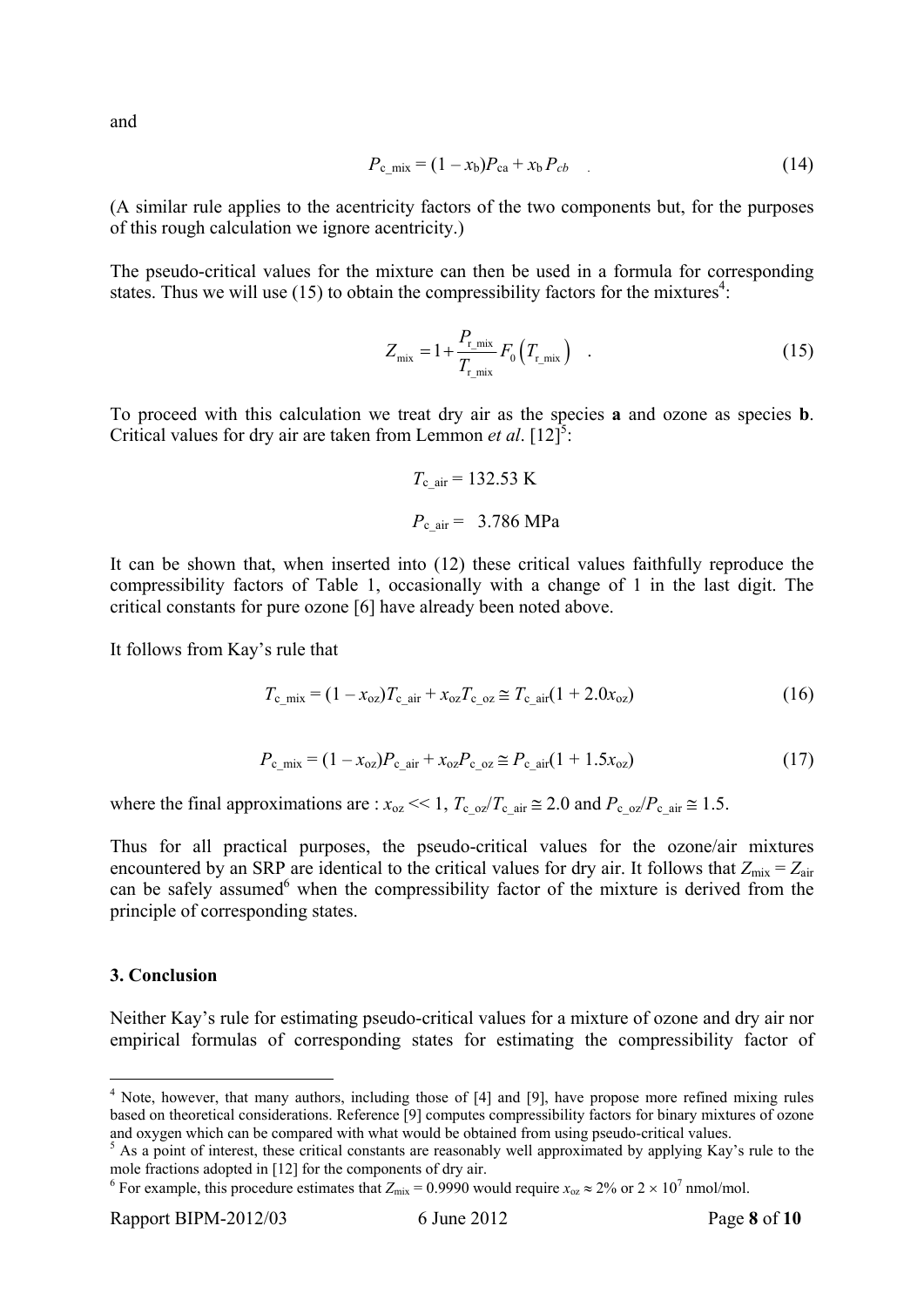ozone/air mixtures are validated by experiment. However, there is no reason to suspect that the calculations proposed above lead to errors gross enough to affect the interpretation of SRP results.

Thus the presence of ozone in dry air at mole fractions less than 1000 nmol/mol cannot significantly change the compressibility factor of pure dry air,  $Z_{air}$ . It follows that either the compressibility values for dry air derived from Hyland and Wexler [3] (see Table 1) or factors consistent with the formalism of [12] are suitable for (9). Alternatively,  $Z_{\text{air}} = 1$  can be assumed if an error of order 0.05% at usual laboratory conditions is considered negligible, in which case the mole fraction  $x_{\text{o}z}$  expressed in nmol/mol can be taken to be identical to the volume fraction, expressed in ppbv [2].

# **Acknowledgements**

The author thanks Allan Harvey (NIST) and Joële Viallon (BIPM) for helpful discussions and advice, and Robert Wielgosz (BIPM) for requesting this report.

# **References**

- 1. Viallon J, Moussay P, Norris J E, Guenther F E and Wielgosz R I, "A study of systematic biases and measurement uncertainties in ozone mole fraction measurements with the NIST Standard Reference Photometer", *Metrologia* **43** (2006) 441-450.
- 2. International Union of Pure and Applied Chemistry, Applied Chemistry Division, Commission on Atmospheric Chemistry (IUPAC Recommendations 1995), "Units for use in atmospheric chemistry", prepared for publication by S E Schwartz and P Warneck, *Pure & Appl. Chem.* **67** (1995) 1377-1406.
- 3. Hyland R W and Wexler A, "Formulations for the thermodynamic properties of dry air from 173.15K to 473.15 K, and of saturated moist air from 173.15K to 372.15 K, at pressures to 5MPa", *ASHRAE Trans.* **89** part IIA, (1983) 520–35. (see a short discussion of uncertainties in Picard *et al.*, *Metrologia* **45** (2008), 149-155.)
- 4. Tsonopoulos C. "An empirical correlation of second virial coefficients", *AIChE J*. **20**  (1974) 263-272.
- 5. Pitzer K S and Curl R F Jr., "The volumetric and thermodynamic properties of fluids. III. Empirical equation for the second virial coefficient", *J. Am. Chem. Soc.* **79** (1957) 2369- 2370.
- 6. *Tables of Physical & Chemical Constants (16th edition 1995). 3.5 Critical constants and second virial coefficients of gases. Kaye & Laby Online. Version 1.0 (2005) www.kayelaby.npl.co.uk*
- 7. Jenkins A C and Birdsall C M, "The vapor pressures and critical constants of pure ozone", *J*. *Chem. Phys.* **20** (1952) 1158-1161.
- 8. *Info Therm*<sup>®</sup> Thermophysical database, Fiz Chemie Berlin, http://www.fizchemie.de/infotherm/servlet/infothermSearch